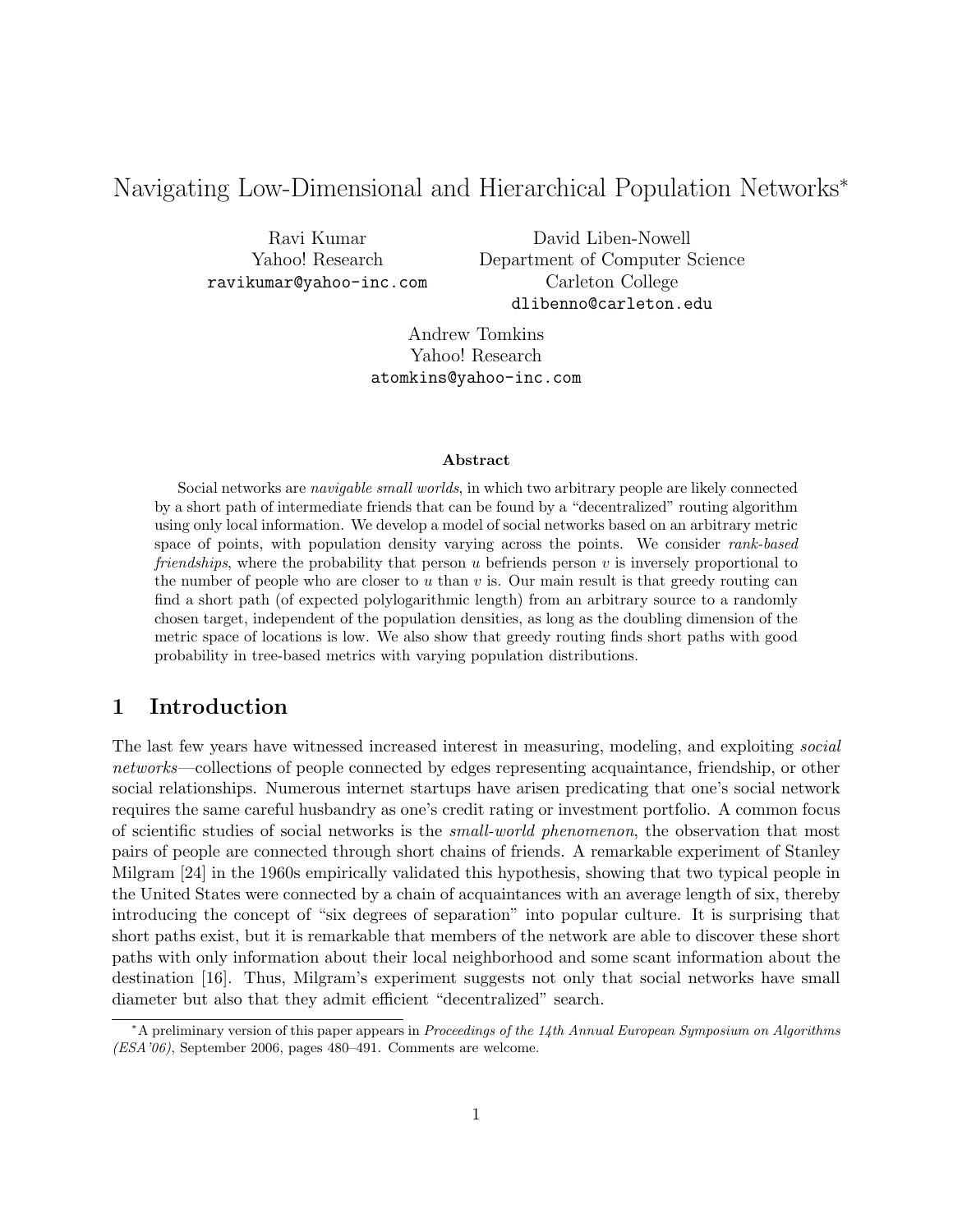There have been a number of recent models of social networks that attempt to include an account of observed social-network properties like the small-world phenomenon. Watts and Strogatz [31] proposed a model consisting of two superimposed sets of edges, a structured set of edges and a smaller number of random edges. The former is meant to capture "typical" social friendships created, say, by geographic proximity. The latter is meant to capture long-range connections; these edges reduce the network's diameter, but do not explain navigability. Kleinberg [16, 15] proposed a simple model that suffices to produce a navigable small world. The underlying network is a k-dimensional grid, and each person occupies a unique grid location. As in the Watts–Strogatz model, the network has two kinds of links. Each person is connected via short-range links to her immediate neighbors in the grid, and she has one long-range link, chosen randomly so that the probability that a person u befriends a person v is proportional to  $d(u, v)^{-\alpha}$ , where  $d(u, v)$  is the lattice distance between u and v, and  $\alpha \geq 0$  is a parameter of the model. Kleinberg studied greedy routing—to route a message from s to t, person s sends the message to the neighbor of s who is closest in lattice distance to  $t$ —and showed that with high probability this simple algorithm finds paths of length polylogarithmic in the population size if and only if  $\alpha = k$ .

As with most models of complex real-world phenomena, Kleinberg's mathematically appealing model makes certain simplifying assumptions. In particular, it postulates that each grid point is occupied by a single individual, and hence the grid exhibits uniform population density—a significant deviation from most real-world populations. This issue has been addressed by two subsequent models, both designed to handle nonuniform population distributions without compromising analytical tractability. The first is Kleinberg's group-structure model, based on set systems [17]. The second is rank-based friendship, which we proposed in joint work with Jasmine Novak and Prabhakar Raghavan [21]. We showed empirically that the geographic distribution of friendships in the LiveJournal blogging community closely matches rank-based friendship when the population is modeled in two-dimensional Euclidean space, and we proved that short paths can be found in two-dimensional grids by greedy routing [21, 19].

In this paper, we focus on rigorous analysis of rank-based friendship in a wide variety of socialnetwork settings. For intuition on this model, consider two people  $u$  and  $v$  who live 500 meters apart. In rural Minnesota, say,  $u$  and  $v$  are probably next-door neighbors, and are very likely to know each other; in Manhattan, there may be more than  $10,000$  people who live closer to  $u$ than  $v$  does, and  $u$  and  $v$  have probably never met. This discrepancy suggests why distance alone is insufficient as the basis for a model of real friendships. Instead, we model long-range links using a notion of "rank": the *rank* of a person v with respect to u is the number of people who live at least as close to  $u$  as  $v$  does. Thus, the closest candidate friend to  $u$  has rank 1, the next one has rank 2, and so forth. In rank-based friendship, the probability that u befriends v is inversely proportional to the rank of v with respect to u. (Intuitively, to be befriended by u, person v will have to compete with all of the more "convenient" candidate friends for  $u$ , i.e., all people  $w$  who live closer to  $u$  than  $v$  does.) An important feature of this model is that it implicitly accounts for the dimensionality of the space in which people live. For example, in a  $k$ -dimensional grid of uniform population density, for any  $k$ , the rank-based formulation induces exactly the unique value of  $\alpha$  proven by Kleinberg to generate a navigable network.

Our contributions. In this paper, we study the properties of rank-based friendship. Our main theorem shows that greedy routing discovers short paths for arbitrary (not necessarily uniform) population densities on any metric space of low doubling dimension. We extend the main theorem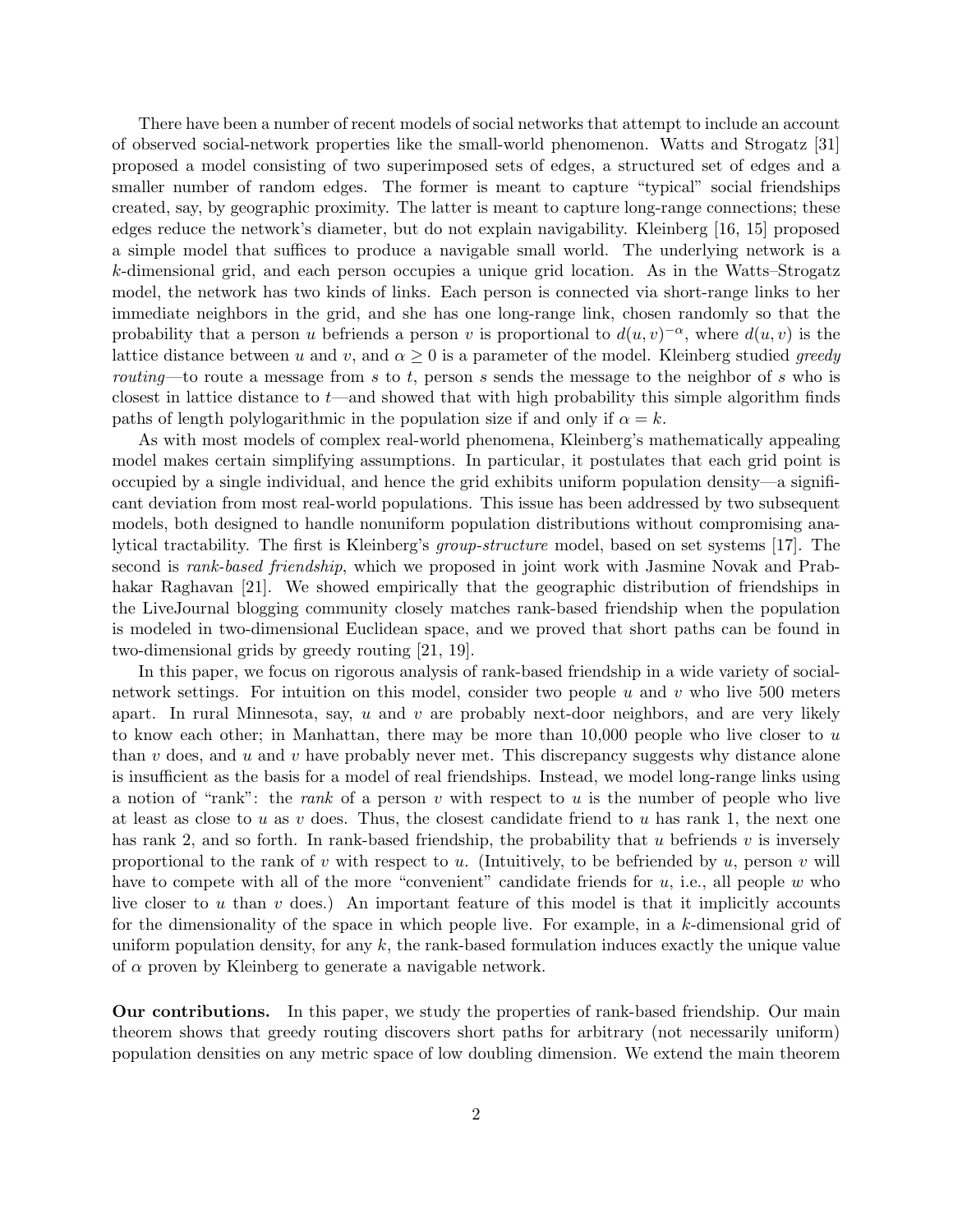in two directions. First, we present a recursive formulation of a population in which it is possible to route a message to the city of Manhattan, then to the appropriate block of the city, and finally to the floor of the building where the target person lives. We show that the theorem holds even for recursive structures of polynomial depth. Next, we analyze greedy routing and rank-based friendship under tree metrics, which have been proposed to capture non-geographic proximity between individuals in a social network [17, 30]. (One can naturally model the proximity of two hobbies or occupations, e.g., through a tree.) Through a more detailed analysis, we are able to remove the notion of "local neighbors" entirely in this case.

In Sect. 2, we present background material on metric spaces, population networks, and routing algorithms, and we define a notion of a social structure, which can be formed from an arbitrary metric space. Points in the metric space correspond to locations, at which many people may reside. In Sect. 3, we formally define rank-based friendship, and we construct social networks with longrange links generated via rank-based friendship. We also define a general notion of short-range links based on the metric space. In Sect. 4, we present our main result on greedy routing in these social networks. Specifically, we show that greedy routing finds a path from an arbitrary source person to the location of a target person chosen uniformly at random from the population. The expected length of this path is polylogarithmic in the size of the population and exponential in the doubling dimension of the metric space. Thus, if the underlying metric space has low doubling dimension like a constant-dimensional grid—greedy routing yields expected polylogarithmic paths. We then turn to our two extensions. In Sect. 5, we describe recursive population networks and analyze greedy routing in these networks; due to potentially polynomial-depth leaves in the tree of locations, we must adopt a more complex measure of progress towards the target. Finally, in Sect. 6, we investigate tree social structures, in which the points of the population network are leaves of a tree.

Other related work. There have been several relevant extensions to Kleinberg's original model, which we review here. In k-dimensional grids, there has also been considerable work on upper and lower bounds for the diameter and the length of the greedy path (e.g., [23, 26, 4]), and partially decentralized algorithms other than greedy routing have also been considered [8, 20, 22, 23, 27]. Kleinberg has extended his model to tree-based structures and group structures [17]. Fraigniaud analyzes circumstances under which a graph can be augmented to be navigable, and gives a positive answer in the case of bounded treewidth or bounded chordality [9]. Analysis of navigability in (uniform-population) networks of low doubling dimension has been performed by Duchon et al. [7] and Slivkins [28]. Broadly speaking, these papers give stronger bounds on network navigability than the present work, but are limited to uniform populations; the treatment of nonuniform population distributions is the major contribution of this paper.

In previous work with J. Novak and P. Raghavan, we defined rank-based friendship and referenced a technical report that includes a theorem regarding population networks on two-dimensional grids [21, 19]. The current paper gives a significantly more general analysis of rank-based friendship, and subsumes the particular theorem contained in that technical report. Notions similar to rank-based friendships can also be found in geometric data structures [5, 10].

The question of searching in social networks was also considered by Adamic et al. [1, 2, 3] and Kim et al. [13], and Milgram's experiment was replicated in a larger-scale email setting by Dodds et al. [6]. For a comprehensive treatment of social networks, good sources include the book by Wasserman and Faust [29] and a recent survey by Kleinberg [18].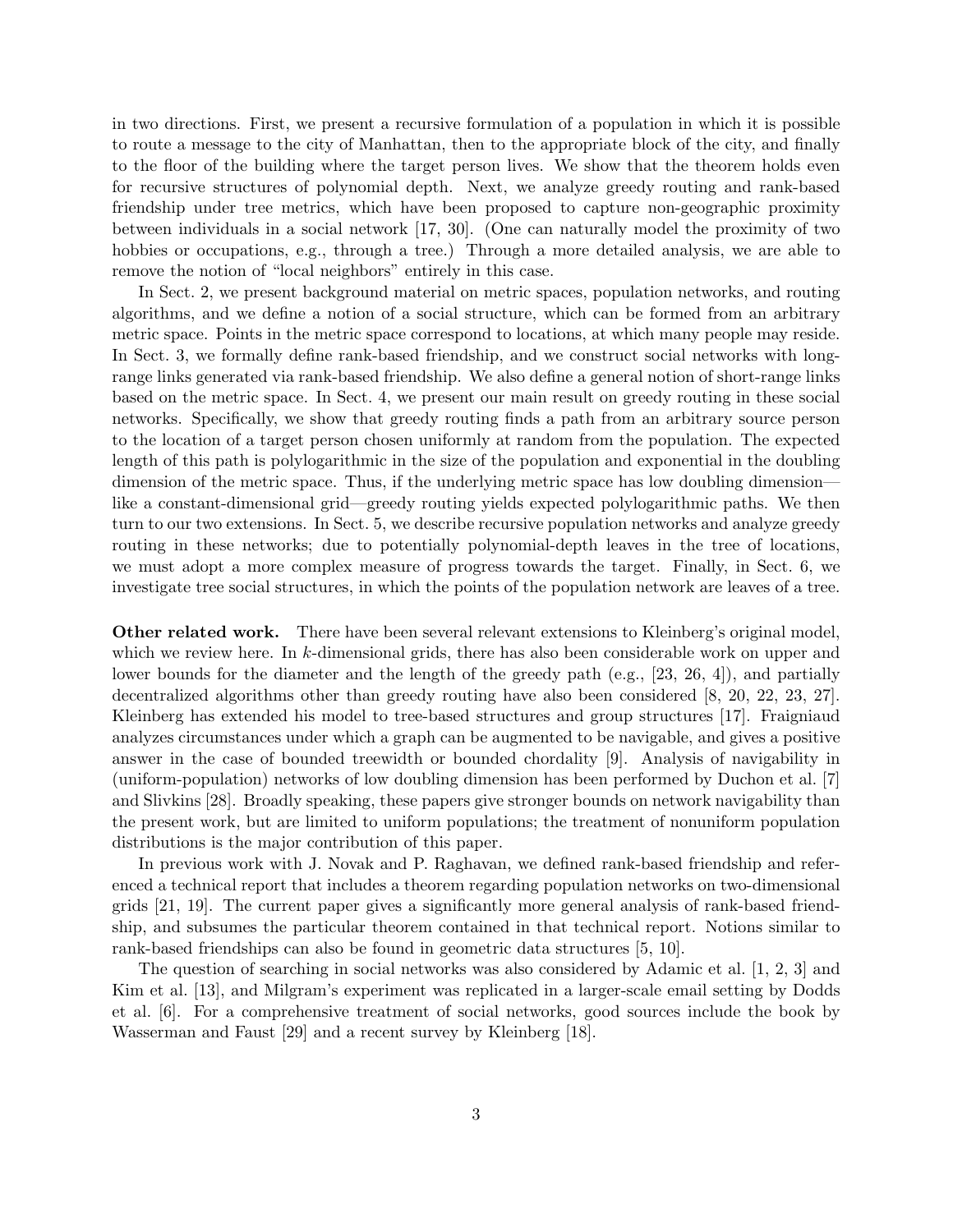### 2 Preliminaries

**Background on metric spaces.** Let  $\langle X, d \rangle$  be a metric space. Denote by  $B_r(x) := \{y \in$  $X : d(x, y) < r$  the open radius-r ball around point  $x \in X$ . Define the aspect ratio as  $\Delta :=$  $\max_{x,y\in X} d(x,y)/\min_{x,y\in X, x\neq y} d(x,y)$ . The *doubling dimension* of  $\langle X, d \rangle$  is the smallest  $\alpha$  such that, for every  $r > 0$  and every  $Y \subseteq X$  of diameter  $2r$ , Y can be covered by at most  $2^{\alpha}$  subsets of diameter r.

Social structures and population networks. A social network is a graph  $\langle P, E \rangle$ , where a node represents a person and an edge represents a friendship between its endpoints. Edges are directed to allow nonreciprocal friendships. Let  $\Gamma(u)$  denote the out-neighbors of  $u \in P$ .

A social structure is a quadruple  $\langle L, d, P, \text{loc} \rangle$ , where L is a finite set of points;  $d : L \times L \to \mathbb{R}^{\geq 0}$ is a *distance metric* on the points (so  $\langle L, d \rangle$  is a metric space); P is an ordered finite set of people; and  $\text{loc}: P \to L$  is the location function, which maps people to the point in which they live. For convenience, we assume that d is scaled so that  $\min_{\ell,\ell'\in L,\ell\neq\ell'} d(\ell,\ell') = 1$ . Extend d to  $d:(P\cup L)\times (P\cup L)\to\mathbb{R}^{\geq 0}$  where  $d(u,\cdot):=d(\mathsf{loc}(u),\cdot)$  and  $d(\cdot,v):=d(\cdot,\mathsf{loc}(v))$  for all people  $u, v \in P$ . We use the ordering on P to break ties in comparing distances: for people  $u, v, v' \in P$ , write  $d(u, v) < d(u, v')$  as shorthand for  $\langle d(u, v), v \rangle \prec_{lexicographic} \langle d(u, v'), v' \rangle$ , where the ordering on the second component is given by the ordering on  $P$ . This tie-breaking role is the only purpose of the ordering on people.

A population network is a quintuple  $\langle L, d, P, \text{loc}, E \rangle$  where  $\langle L, d, P, \text{loc} \rangle$  is a social structure and  $E \subseteq P \times P$  is a set of friendships. (Thus  $\langle P, E \rangle$  is a social network.) Let  $\mathsf{pop}(\ell) := |\{u \in$  $P : \mathsf{loc}(u) = \ell \}$  denote the population of  $\ell \in L$ . Extend pop so that  $\mathsf{pop}(L') := \sum_{\ell \in L'} \mathsf{pop}(\ell)$ for a subset  $L' \subseteq L$  of the points. Write  $n := \textsf{pop}(L) = |P|$  for the total population. Let dens :  $L \to [0, 1]$  be a probability distribution denoting the *population density* of each point  $\ell \in L$ , so that  $\mathsf{dens}(\ell) := \mathsf{pop}(\ell)/n$ . As before, we extend dens to allow us to write  $\mathsf{dens}(L') := \sum_{\ell \in L'} \mathsf{dens}(\ell)$ for  $L' \subseteq L$ .

**Routing algorithms.** Given a population network  $\langle L, d, P, \text{loc}, E \rangle$ , a source individual  $s \in P$ , and a target individual  $t \in P$ , a routing algorithm seeks a path  $\rho = \langle u_0, u_1, \ldots, u_k \rangle$  from  $s = u_0$  to  $t = u_k$  in the graph  $\langle P, E \rangle$ .

We are interested in routing algorithms that compute the next step  $u_{i+1}$  from the current person  $u_i$  without taking the entire graph  $\langle P, E \rangle$  as input. The algorithm is *decentralized* if, when computing the next step  $u_{i+1}$  in the path, the only information used is  $u_i, t$ , the social structure  $\langle L, d, P, \text{loc} \rangle$ , and the set of neighbors  $\Gamma(u_i)$  of the current node  $u_i$ . (That is, the edges in E excluding those incident to  $u_i$  are not available as input to the decentralized algorithm.) In this paper, we focus on one particular decentralized algorithm: the greedy algorithm Greedy selects  $u_{i+1} := \operatorname{argmin}_{v \in \Gamma(u_i)} d(v, t).$ 

## 3 Rank-based friendship

For two people  $u, v \in P$ , the *rank of v with respect to u* is the number of people  $w \in P$  who are closer to u than v is. Formally, this quantity is given by  $\text{rank}_u(v) := |\{w \in P : d(u, w) < d(u, v)\}|$ , where we break ties in distance from person  $u \in P$  using the linear ordering on P so that, for any  $i \in \{1, \ldots, n\}$  and any person  $u \in P$ , there is exactly one person v such that  $\mathsf{rank}_u(v) = i$ .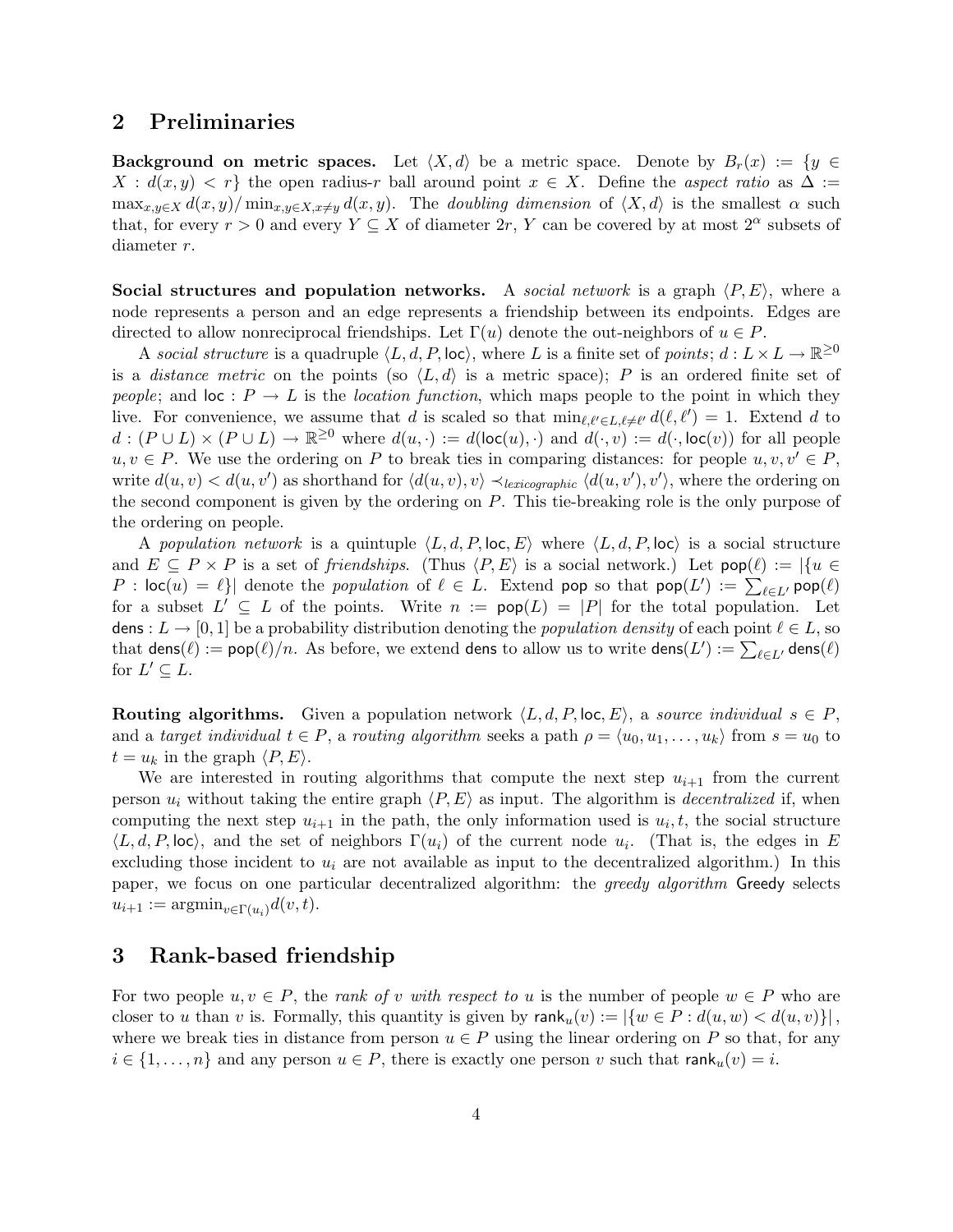A rank-based friendship for a person  $u \in P$  is one generated as follows: a friend v is chosen randomly for u according to the probability distribution  $Pr[u]$  links to  $v \propto 1/\text{rank}_u(v)$ . For any person  $u \in P$ , we have  $\sum_{v} 1/\text{rank}_{u}(v) = \sum_{i=1}^{n} 1/i = H_n$ , the *n*th harmonic number. Therefore, by normalizing, we have

$$
Pr[a \text{ particular rank-based link from } u \text{ links to } v] = 1/(H_n \cdot \text{rank}_u(v)).
$$
\n(1)

Up to constant factors, this rank-based formulation gives the same link probabilities as Kleinberg's distance-based model for a uniform-population k-dimensional mesh. Thus Kleinberg's results [16] immediately imply that rank-based friendship produces a navigable grid for a uniformly distributed population:

**Theorem 1.** Let  $\langle L, d, P \rangle$  loci be a social structure where L is a k-dimensional mesh for  $k = \Theta(1)$ . d is the Manhattan  $(L_1)$  distance, and we have a uniform population P in which exactly one person lives at each point on the grid. Endow each person in the network with 2k "local" friends (the immediate neighbors in each cardinal direction) and one "long-range" friend, chosen according to rank-based friendship. Then, with high probability, the length of the Greedy path from any  $s \in L$  to any  $t \in L$  is  $O(\log^2 n)$ .

In this paper, we will consider networks with more complicated metrics on the points. To do so, we will need a generalization of the  $2k$  "local" neighbors from Theorem 1. For a social structure  $\langle L, d, P, \text{loc}\rangle$ , construct a population network  $\langle L, d, P, \text{loc}, E \rangle$  by generating friendships as follows:

- Endow each person  $p \in P$  with  $\delta$  rank-based links, chosen according to (1).
- Endow each person  $p \in P$  with "local neighbors," as follows. Let  $G = \langle L, E_G \rangle$  be a graph where shortest paths correspond to the metric  $d$ -i.e., the shortest  $\ell$ -to- $\ell'$  path in G has length  $d(\ell, \ell')$ . For  $\ell \in L$ , let  $\Gamma_G(\ell)$  be the neighbors of  $\ell$  in G. For every person  $p \in P$  with  $\mathsf{loc}(p) = \ell$  and for every  $\ell' \in \Gamma_G(\ell)$ , choose an arbitrary q such that  $\mathsf{loc}(q) = \ell'$  and add the edge  $\langle p, q \rangle$  to E.

We refer to a network satisfying the latter condition as a *neighbor-connected* network. Neighbor connectivity ensures that, for any s and any t, the first step taken by  ${Greedy}(s, t)$  will be to a person u such that  $d(u, t) < d(s, t)$ . Among other things, this condition guarantees that every person encountered by Greedy is encountered only once. Thus we can invoke the Principle of Deferred Decisions in our analysis (see [25]): we proceed as if the long-range links of each person are generated only once the greedy algorithm encounters that person. Furthermore, the greedy algorithm never gets "stuck"; a person u fails to link to a person v such that  $d(v, t) < d(u, t)$  only if  $\text{loc}(u) = \text{loc}(t)$ . (Notice also that neighbor connectivity requires that every point has strictly positive population.)

### 4 Routing in networks with low doubling dimension

Let  $\langle L, d, P, \text{loc} \rangle$  be an arbitrary social structure, where  $n := |P|$ . Let  $\alpha$  and  $\Delta$ , respectively, be the doubling dimension and aspect ratio of  $\langle L, d \rangle$ . We derive a neighbor-connected degree- $\delta$  rankbased population network  $\langle L, d, P, \text{loc}, E \rangle$  by endowing each person  $p \in P$  with "local" neighbors as required to achieve neighbor connectivity and  $\delta$  rank-based friends. In this section, we show that greedy routing finds a short path to a target location whenever  $\alpha$  is small.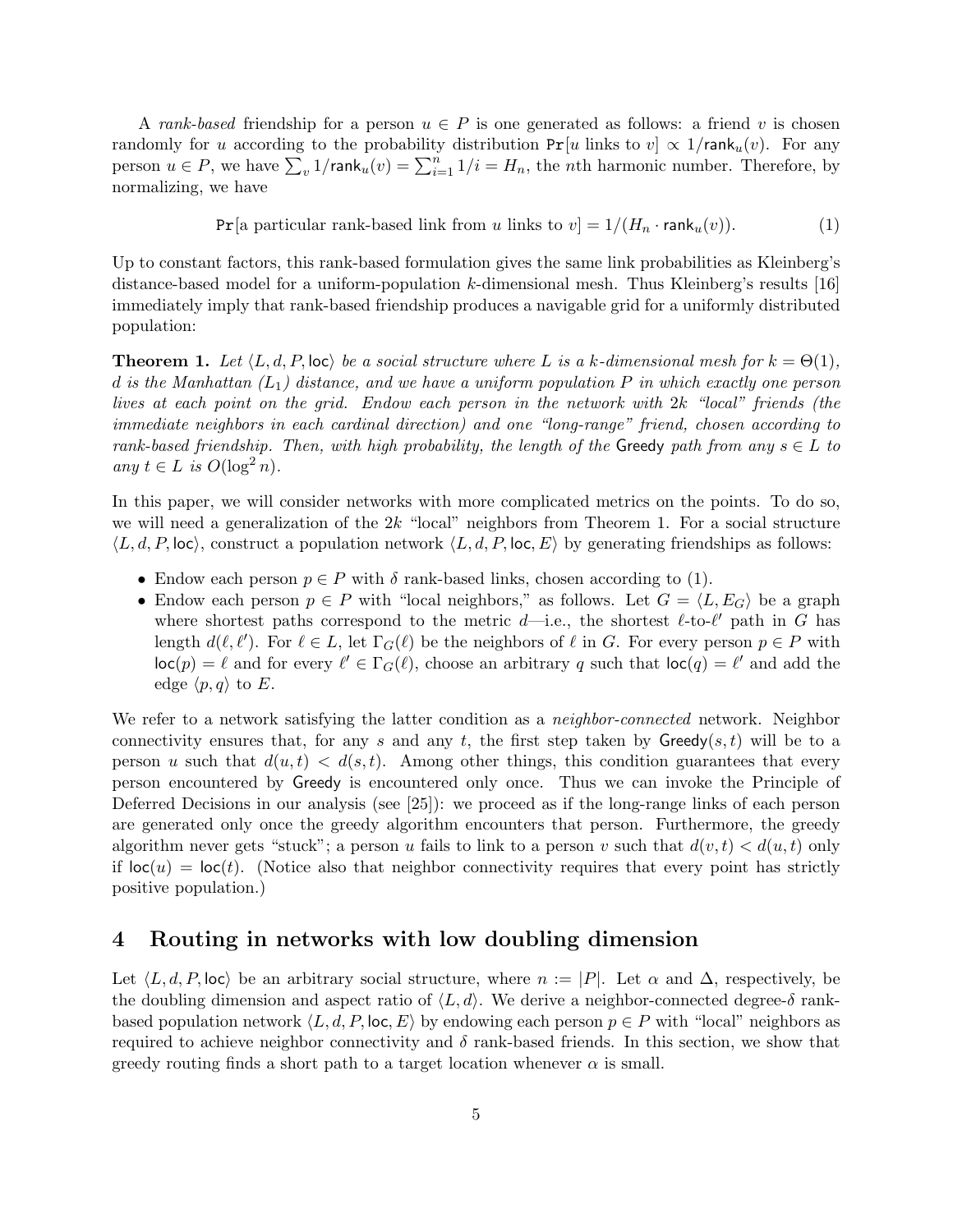Lemma 2 (Greedy quickly (in expectation) halves distance to target). For arbitrary  $s \in$ P and  $t \in P$  chosen uniformly at random from P, the expected number of rank-based links examined before Greedy $(s,t)$  reaches a person in  $B_{d(s,t)/2}(\textsf{loc}(t))$  is  $O(\log n\cdot \log \Delta\cdot 2^{O(\alpha)})$ , where the expectation is taken over both the random construction of the network and the random choice of  $t$ .

*Proof sketch.* An r-net, for any  $r > 0$ , is a set  $S \subseteq L$  such that (i) for all  $x \in L$ , there is some  $s \in S$  with  $d(x, s) < r$ ; and (ii) for all distinct  $s, s' \in S$ , we have  $d(s, s') \geq r$ . An r-net can be greedily constructed for any  $r > 0$ . Let  $\mathscr{R} := \{1, 2, 4, \ldots, 2^{2+\lceil \log \Delta \rceil}\}\.$  For every  $r \in \mathscr{R}$ , we define a set of balls of radius r, where the set  $\mathscr{C}_r$  of ball centers forms an  $(r/2)$ -net. Let  $r_t$  denote the minimum  $r \in \mathscr{R}$  such that  $s, t \in B_r(s')$  for some  $s' \in \mathscr{C}_r$ . We show that  $2r_t \geq d(s,t)/2 \geq r_t/8$ ; thus it will suffice to show that the expected number of links examined before  $\text{Greedy}(s, t)$  lands in  $B_{r_t/8}(t) \subseteq B_{d(s,t)/2}(t)$  is  $O(\log n \cdot \log \Delta \cdot 2^{O(\alpha)})$ .

Suppose that  $Greedy(s, t)$  has generated a partial path from s, where the last element of the path so far is some person  $u \in P$ . Each step taken by Greedy decreases the distance from the current point to the target t, so we have that  $d(u, t) \leq d(s, t) \leq 2r_t$ .

We refer to a link from u as  $good_t$  if it connects u to any person living in the ball  $B_{r_t/8}(t)$ . Let  $\beta_{u,t}$  denote the probability that a particular link from u is good<sub>t</sub>. We show that there is a point  $z_t \in \mathscr{C}_{16r_t}$  such that  $B_{8r_t}(t) \subseteq B_{16r_t}(z_t)$ , and that  $\beta_{u,t} \ge \text{pop}(B_{r_t/8}(t))/(\text{pop}(B_{16r_t}(z_t)) \cdot H_n)$ , independent of u. Define  $\beta_t := \text{pop}(B_{r_t/8}(t))/(\text{pop}(B_{16r_t}(z_t)) \cdot H_n)$ . Thus the probability that a particular link from u is good<sub>t</sub> is at least  $\beta_t$  for every person u along the Greedy path, and is independent at each step. Therefore, the expected number of links examined by Greedy before we reach a good<sub>t</sub> link (or t itself) is at most  $1/\beta_t$ , where the expectation is taken over the random construction of the network.

We now examine the expected value of  $1/\beta_t$  when t is chosen uniformly at random from the population. We show that

$$
\begin{array}{lcl} \mathsf{E}_t[1/\beta_t] & \leq & H_n \cdot \sum\nolimits_{x \in L} \mathsf{dens}(x) \cdot \mathsf{dens}(B_{16r_x}(z_x))/\mathsf{dens}(B_{r_x/16}(z_x')) \\ \\ & \leq & H_n \cdot \sum\limits_{r \in \mathscr{R}, z \in \mathscr{C}_{16r}} \sum\limits_{z' \in \mathscr{C}_{r/16}: z' \in B_{16r}(z)} \frac{\mathsf{dens}(B_{16r}(z))}{\mathsf{dens}(B_{r/16}(z'))} \sum\limits_{x \in B_{r/16}(z')} \mathsf{dens}(x), \end{array}
$$

where the second line follows by reindexing the summation to be over radii and ball centers from the appropriate r-nets rather than over target locations  $x$ . From this, we obtain

$$
\mathbf{E}_{t}[1/\beta_{t}] \leq H_{n} \cdot \sum\nolimits_{r \in \mathcal{R}} \sum\nolimits_{z \in \mathcal{C}_{16r}} \mathsf{dens}(B_{16r}(z)) \cdot |\{z' \in \mathcal{C}_{r/16} : z' \in B_{16r}(z)\}|.
$$

Using properties of  $r$ -nets, we are able to show that the inner summation is upper bounded by  $2^{O(\alpha)}$ , independent of r. Thus, the expectation is upper bounded by  $H_n \cdot |\mathscr{R}| \cdot 2^{O(\alpha)}$ , which is  $O(\log n \cdot \log \Delta \cdot 2^{O(\alpha)})$  by definition of  $\mathscr{R}$ .  $\Box$ 

**Theorem 3.** Let  $\langle L, d, P, \text{loc}, E \rangle$  be a neighbor-connected degree- $\delta$  rank-based population network. Let  $s \in P$  be arbitrary, and let  $t \in P$  be chosen uniformly at random. Then the expected length of the Greedy(s, t) path from s to  $\text{loc}(t)$  is  $O(\max{\log{\Delta}, \log{n \cdot \log^2{\Delta} \cdot 2^{O(\alpha)}}/\delta})$ , where the expectation is taken both over the random construction of the network and over the random choice of  $t$ .

As a corollary, in the k-dimensional mesh under  $L_1$  distance, where each person has  $\delta$  rank-based friends and  $2k$  local friends, for an arbitrary source s and a uniformly chosen target t, the expected length of Greedy(s,  $\textsf{loc}(t)$ ) is  $O(\log^3 n \cdot 2^{O(k)}/\delta)$ , which is just  $O(\log^3 n)$  when  $\delta = \Omega(1)$  and  $k = O(1)$ .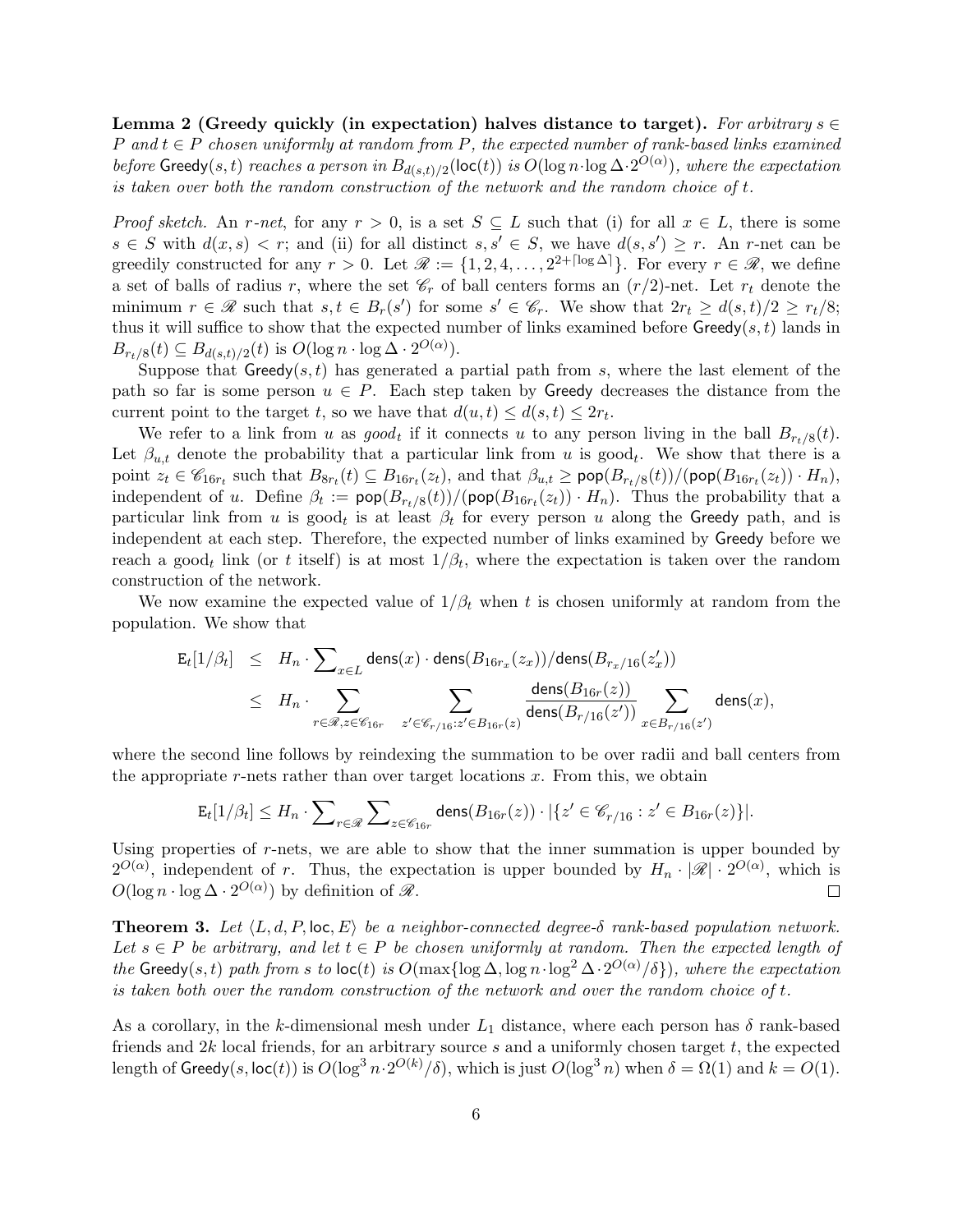### 5 Recursive population networks

In this section, we describe a recursive model of population networks that allows higher resolution of location, and that allows the routing of messages to an individual, rather than just to that individual's city or town.

Recursive social structures. In the model described previously, a point  $\ell \in L$  represents a collection of collocated individuals. Here, we extend the model so that each  $\ell \in L$  represents either a single individual or a substructure refining distances between  $\ell$ 's inhabitants.

A recursive social structure (RSS) is the following: we have a social structure consisting of people living at various points, with a distance function describing the separation between points. For each point  $\ell$  in which strictly more than one person lives, we have, recursively, a social structure for the people living in point  $\ell$ . Formally, an RSS  $\sigma$  on a nonempty set P of people is given as follows:

- If  $|P|=1$ , then  $\sigma$  is simply the lone individual in P.
- If  $|P| \geq 2$ , then  $\sigma = \langle L, d, P, \text{loc}, M \rangle$ , where  $\langle L, d, P, \text{loc} \rangle$  is a social structure with  $|L| \geq 2$ and  $\textsf{pop}(\ell) \geq 1$  for every  $\ell \in L$ , and, for every  $\ell \in L$ , we have that  $M(\ell) = \sigma_{\ell}$  is an RSS on the set of people  $P_{\ell} := \{u \in P : \mathsf{loc}(u) = \ell\}.$

For an RSS  $\sigma$ , define a tree  $\mathcal{T}(\sigma)$  of social structures, where each social structure  $\langle L, d, P, \text{loc} \rangle$ contained in  $\sigma$  has "child structures" for each point  $\ell \in L$  with  $|P_{\ell}| \geq 2$ . The leaves of the tree are the points with a single resident. Let  $\mathscr{M}(\sigma)$  denote the internal nodes in  $\mathscr{T}(\sigma)$ . For  $N \in \mathscr{T}(\sigma)$ , let depth(N) denote the depth of N in the tree  $\mathcal{T}(\sigma)$ , and let depth( $\mathcal{T}(\sigma)$ ) denote the depth of the deepest leaf in  $\mathscr{T}(\sigma)$ . (The root of  $\mathscr{T}(\sigma)$  has depth one.)

For  $u \in P$ , let  $N_u = u$  denote the leaf of  $\mathscr{T}(\sigma)$  where u is the lone person. For a structure  $N \in \mathcal{M}(\sigma)$ , we write  $u \in N$  to denote that  $N_u$  is in the subtree of  $\mathcal{F}(\sigma)$  rooted at N—i.e., that  $u \in P_N$  where  $N = \langle L_N , d_N , P_N , \text{loc}_N \rangle$ . Write depth $(u) := \text{depth}(N_u)$ , and for any  $1 \leq i \leq \text{depth}(u)$ , write structure<sub>i</sub>(u) to denote the unique structure at depth i in  $\mathcal{T}(\sigma)$  such that  $u \in$  structure<sub>i</sub>(u). Finally, for two individuals  $u, v \in P$ , let  $\mathsf{LCA}(u, v)$  denote the least common ancestor of u and v in  $\mathscr{T}(\sigma)$ —i.e., the smallest-population structure N in  $\mathscr{T}(\sigma)$  such that  $u, v \in N$ .

From an RSS  $\sigma$  on a set P of people, we derive a (standard) social structure  $\mathscr{S}(\sigma)$ , where the distances between people are derived from  $\sigma$ . Because the leaves of  $\mathcal{T}(\sigma)$  are just the people of P, there will be a unique location in  $\mathscr{S}(\sigma)$  for each person of P. To derive distances  $d_{\sigma}(u, v)$  in  $\sigma$ , we consider only the coarsest-resolution structure N in which u and v live in distinct points. Formally, let  $N := \mathsf{LCA}(u, v)$ , where  $N = \langle L_N, d_N, P_N, \mathsf{loc}_N \rangle$ . (Note that  $u, v \in P_N$  and that  $\log_N(u) \neq \log_N(v)$ .) We define  $d(u, v) := \langle -\text{depth}(N), d_N(\log_N(u), \log_N(v)) \rangle$ , and we use standard lexicographic ordering on pairs to compare distances.

**Recursive population networks.** Given an RSS  $\sigma$  on a set P of people, we can generate a *recursive population network (RPN)*  $\rho = \langle \sigma, E \rangle$  by endowing the people of P with friendships. Let  $d = d_{\sigma}$  be the derived distance function as described above. (We will abuse notation and write  $\mathscr{T}(\rho) := \mathscr{T}(\sigma)$ , etc.) In a degree- $\delta$  rank-based RPN, we endow each person in P with  $\delta$  longrange links, chosen according to (1). We assume that ties in distance are broken randomly for the purposes of generating rank-based friendships.

As before, we introduce local neighbors to guarantee (minute) progress from any source to any target t. (The condition is similar to the one introduced in Section 4, but slightly more complicated.)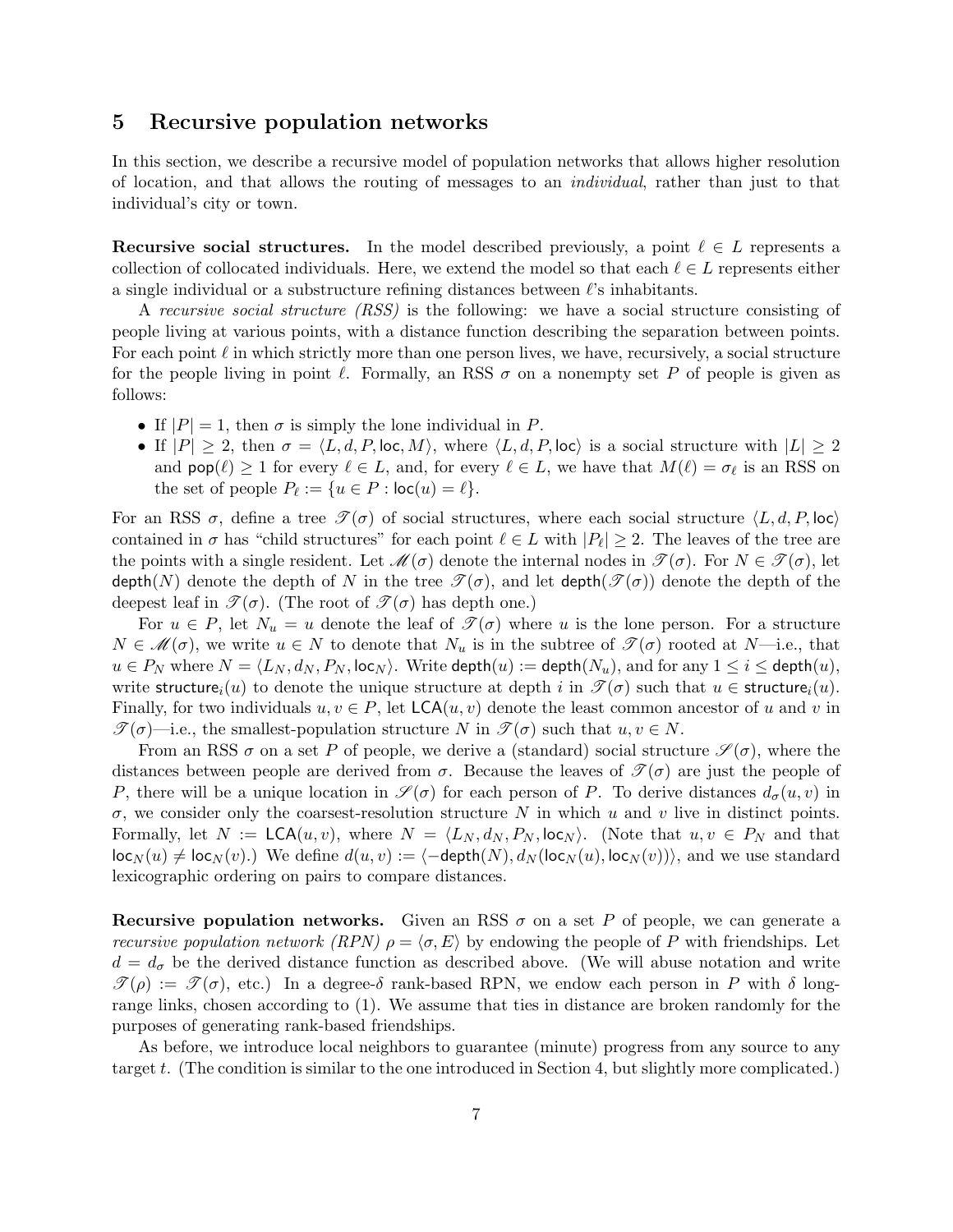Let  $h : P \to \mathbb{R}$  be a function assigning a "social height" to the people in the network. Consider any  $N \in \mathcal{T}(\sigma)$  where  $N = \langle L_N, d_N, P_N, \text{loc}_N \rangle$ , and let  $P_\ell$  denote the set of people living in point  $\ell \in L_N$ . For a person  $p \in P_\ell$ , consider the following conditions:

- 1. Person p has a local link to a person  $q \in P_\ell$  so that  $h(q) > h(p)$ .
- 2. Suppose that the metric  $d_N$  on  $L_N$  is a shortest-path metric in a graph  $G = \langle L_N, E_N \rangle$ . For every point  $\ell'$  for which the edge  $\langle \ell, \ell' \rangle \in E_N$ , there exists a q where  $\text{loc}_N(q) = \ell'$  such that p has a local link to person q.

If every person in an RPN  $\rho$  satisfies one of these two conditions for every structure in  $\mathcal{M}(\sigma)$ , then we say that  $\rho$  is neighbor connected.

We also add a tie-breaking rule to Greedy using the social-height function. Suppose that source s seeks a greedy path to a target  $t \neq s$ , and there is no friend u of s such that  $d(u, t) < d(s, t)$ . (Thus s cannot fall into Case 2 of the definition of neighbor connectivity for the structure  $N = LCA(s, t)$ . The next step in the Greedy path is a neighbor u of s such that  $d(s,t) = d(u,t)$  and  $h(u) > h(s)$ . This tie-breaking rule guarantees that Greedy can "lift" itself out of a substructure to reach a target in a different structure.

For non-local ties in distance—i.e., s has two distinct friends u, v such that  $d(u, t) = d(v, t)$  $d(s, t)$ —we assume that ties are broken uniformly at random.

Routing on rank-based RPNs. We will prove that Greedy finds short paths in expectation in any neighbor-connected rank-based RPN derived from an RSS  $\sigma$  as long as the maximum doubling dimension of  $N \in \mathcal{M}(\sigma)$  is small.

Notice the following fact, which follows immediately by definition of  $d = d_{\sigma}$ : for any  $u \in P$ and any depth  $i \leq$  depth $(u)$ , all people in structure<sub>i</sub> $(u)$  are closer to u than any person outside structure<sub>i</sub> $(u)$  is to u. An immediate consequence of this fact is that the path found by Greedy aiming for a target t will never leave structure<sub>i</sub> $(t)$  once it enters this subtree.

The expected time required to reach a target  $t$  drawn uniformly from the population  $P$  is bounded by  $O(\max\{\log \Delta, \log n \cdot \log^2 \Delta \cdot 2^{O(\alpha)}/\delta\} \cdot \mathsf{depth}(\mathscr{T}(\sigma)))$ , by Theorem 3: in expectation we reach the target point in any particular structure in  $O(\max{\log{\Delta}, \log{n} \cdot \log^2{\Delta} \cdot 2^{O(\alpha)}/\delta})$  steps, and we must find the correct point  $\text{depth}(t)$  times before we have arrived at the target person herself. In the following, we remove the dependence on  $\text{depth}(\mathscr{T}(\sigma)).$ 

**Theorem 4.** Let  $\rho$  be an arbitrary degree- $\delta$  rank-based neighbor-connected RPN with  $n = |P|$  people, maximum doubling dimension  $\alpha$ , and maximum aspect ratio  $\Delta$ . For an arbitrary source person  $s \in P$  and a target person  $t \in P$  chosen uniformly at random from P, we have that the expected length of the Greedy path from s to t is  $O(\max\{\log \Delta, \log^2 \Delta \cdot \log n \cdot 2^{O(\alpha)}/\delta\} \cdot \min\{\text{depth}(\mathscr{T}(\rho)), \log n\}).$ 

Proof sketch. Our proof proceeds by showing that within a polylogarithmic number of steps we will reduce by a factor of two the number of people closer to the target than the current person on the greedy path is. Let  $N_{\mathsf{LCA}} := \mathsf{LCA}(s,t)$ , and let  $P_{\mathsf{LCA}} := \mathsf{pop}(N_{\mathsf{LCA}})$  be its population. In the structure  $N_{\text{LCA}}$ , we begin at some point  $\ell_s$  and we wish to reach some point  $\ell_t$ . There are two cases to consider. If  $\text{pop}(\ell_t) \leq |P_{\text{LCA}}|/2$  (i.e., the subpopulation containing the target is not too big), then simply reaching  $\ell_t$  as per Theorem 3 constitutes considerable progress towards the target. If  $\textsf{pop}(\ell_t) > |P_{\textsf{LCA}}|/2$ , then any node encountered on the Greedy path has a probability  $\Omega(1/H_n)$  of linking to one of the  $|P_{LCA}|/2$  people closest to t. Thus in  $O(\log n)$  steps with high probability we reach one of the  $|P_{\text{LCA}}|/2$  people closest to t, which is also considerable progress towards the target.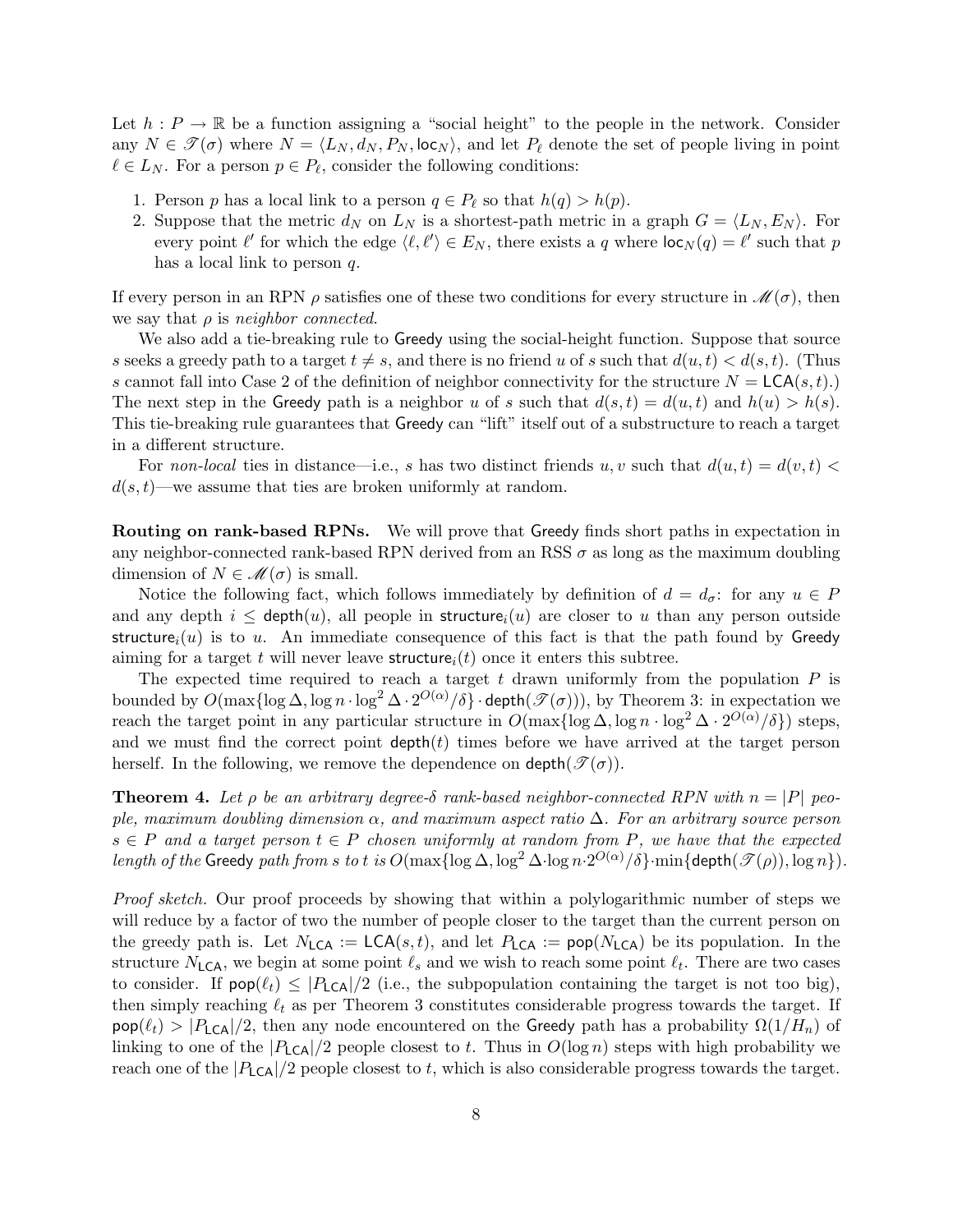In either case, we have reduced by a factor of two the number of people closer to the target than the current person on the greedy path; a logarithmic number of repetitions of this process will find the target individual herself.

To formalize the above intuitive argument, consider running Greedy starting from person s until the completion of the following two-phase operation:

- **Phase 1 ("Halfway there"):** Run Greedy starting from s until we reach a person v such that either (i)  $v \in$  structure<sub>depth(t)</sub>-1(t)—i.e., the structure that directly contains the target t—or (ii) rank $t(v) \le \text{pop}(\text{\sf LCA}(s,t))/2$ .
- **Phase 2 ("One level deeper"):** Run Greedy starting from v until we reach a person w such that either  $w = t$  or depth(LCA( $w, t$ ))  $>$  depth(LCA( $v, t$ )).

We show the following:

- After Phase 2 has ended, either  $w = t$  or  $\text{pop}(\textsf{LCA}(w, t)) \le \text{pop}(\textsf{LCA}(s, t))/2$ .
- The expected number of steps before we complete a single two-phase operation is  $O(\max\{\log \Delta, \log^2 \Delta\cdot\}$  $\log n \cdot 2^{O(\alpha)}/\delta\}).$

Thus after a logarithmic number of repetitions of the two-phase process—or depth( $\mathcal{T}(\rho)$ ) repetitions, if that quantity is smaller—we reach the target  $t$ .  $\Box$ 

#### 6 Routing in trees

We now turn to tree social structures  $\langle L, d, P, \text{loc} \rangle$ , where the elements of L are the leaves of a k-ary tree T. We abuse notation and also let T denote the nodes of this tree. Let  $T[r]$  denote the subtree of T rooted at  $r \in T$ . We restrict d so that, for every point  $x \in L$  and every node r that is an ancestor of x in T, the point x is closer to every node in  $T[r]$  than it is to any node outside of  $T[r]$ . The population P consists of an arbitrary set of n people, and  $\text{loc}: P \to L$  is an arbitrary location function. In particular, we do not impose the condition that  $\text{pop}(\ell)$  be strictly positive for every  $\ell \in L$ ; we can simply treat zero-population leaves as not appearing in the tree. If each person in a k-ary tree social structure is endowed with  $\delta$  edges chosen according to rank-based friendship, then we refer to the resulting population network as a *rank-based*  $\delta$ *-degree k-ary tree population network*. Proofs of the following are omitted due to space constraints.

**Lemma 5.** Fix an arbitrary  $s \in P$ . Fix any internal node  $r \in T$  such that  $\text{loc}(s) \in T[r]$ . Choose  $t \in P$  uniformly at random from  $\{t : \mathsf{loc}(t) \in T[r]\}$ . Let  $r_t$  denote the child of r such that  $\textsf{loc}(t) \in T[r_t]$ . Then, with probability at least  $1 - \frac{(k-1) \cdot H_n}{e \cdot \delta}$  $\frac{(-1)^n H_n}{e \cdot \delta}$ , within one step the path from s to t  $found\;by$  Greedy  $reaches\;T[r_t].$ 

**Theorem 6.** Let  $\langle L, d, P, \text{loc}, E \rangle$  be a rank-based  $\delta$ -degree k-ary tree population network. Fix an arbitrary  $\eta \geq 1$ . If the degree  $\delta$  satisfies  $\delta \geq \eta \cdot k \cdot H_n \cdot$  depth $(T)/e$ , then the following holds with probability at least  $1 - 1/\eta$ : for an arbitrary source person  $s \in P$  and a target person  $t \in P$  chosen uniformly at random from P, the Greedy path from s to  $\text{loc}(t)$  has length at most depth(T).

As a corollary, consider a rank-based population network derived from a binary tree with depth  $O(\log^k n)$  and with degree  $\delta = \Omega(\eta \cdot \log^{k+1} n)$ . Then with probability at least  $1 - 1/\eta$ , for arbitrary  $s \in P$  and uniformly chosen  $t \in P$ , the length of the Greedy path from s to loc(t) has length  $O(\log^k n)$ .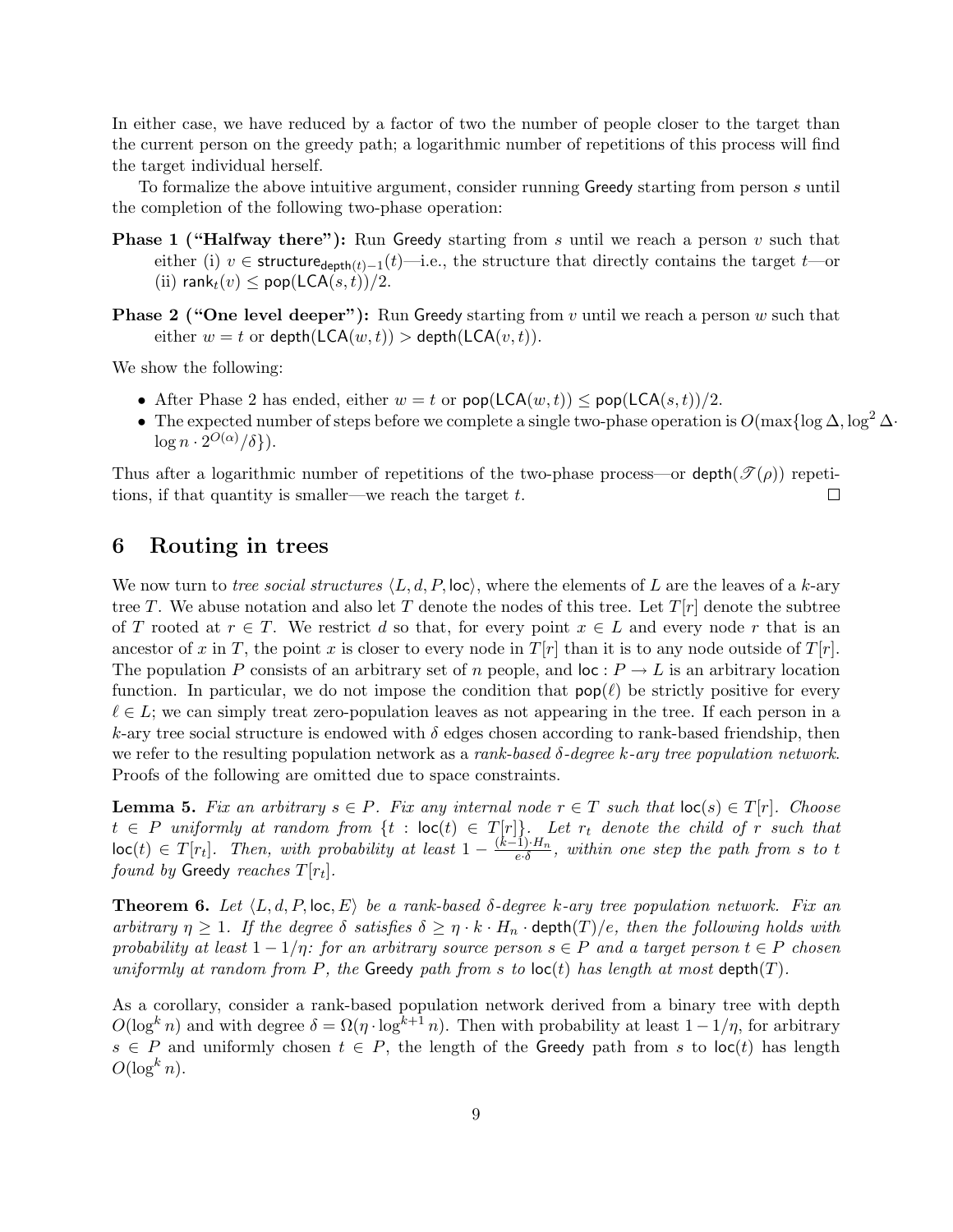### 7 Discussion and future work

Here we highlight some interesting open questions for future study, focusing on the model described in Sections 4 and 5. We have shown that  $\mathsf{E}_t[|\mathsf{Greedy}(s,t)|] = \mathrm{polylog}(|P|)$  for any  $s \in P$  in rank-based networks. In contrast, Kleinberg has shown that, for uniform populations, with high probability, Greedy(s, t) has polylogarithmic length for any s and for any t when link probabilities are chosen according to the correct distance-based distribution. There may be population distributions for which the "for all  $t$ " condition cannot be achieved in our context, perhaps if there is a recluse who is very unlikely to be reached by long-range links. It remains open whether Greedy finds a short expected path for any target.

We use the assumption that there are no empty locations in our network to guarantee that Greedy never gets "stuck" at a person  $u$  without a local neighbor closer to the target than  $u$  herself is. Investigating the limitations of Greedy in a model with zero-population locations (like lakes and deserts in the real world) is an intriguing direction, and would eliminate the most unrealistic limitation in our model. Geographic routing via local-information algorithms in general, and geographic routing around obstacles in particular, has been previously considered in the wireless-networking community [11, 12, 14]. It is an interesting question as to whether these results, where there is typically a technologically inspired threshold on the geographic distance that a message can traverse in a single hop, can be adapted to the social-network setting.

A number of partially decentralized algorithms (e.g., [8, 20, 22, 23, 27]) have been shown to outperform Greedy theoretically or experimentally; it would be interesting to analyze them in rankbased networks. More generally, our results can be viewed as extending Kleinberg's theorem to a dimension-independent model that allows varying population density (and one that holds in real networks [21]). There have been some recent theoretical results extending and refining Kleinberg's result—for example, considering routing on other types of underlying graphs [28, 7, 9], among other results [4, 23, 26]—and we might hope to be able to make analogous improvements to our results.

Acknowledgements. Thanks to David Barbella, Erik Demaine, George Kachergis, David Karger, Jon Kleinberg, Danny Krizanc, Jasmine Novak, Prabhakar Raghavan, Anna Sallstrom, and Ben Sowell. Part of the second author's work wasperformed while he was visiting Yahoo! Research and was partially supported by Carleton College.

#### References

- [1] Lada A. Adamic and Eytan Adar. How to search a social network. Social Networks, 27(3):187– 203, July 2005.
- [2] Lada A. Adamic, Rajan M. Lukose, and Bernardo A. Huberman. Local search in unstructured networks. In Handbook of Graphs and Networks. Wiley-VCH, 2002.
- [3] Lada A. Adamic, Rajan M. Lukose, Amit R. Puniyani, and Bernardo A. Huberman. Search in power-law networks. Physical Review Letters E, 64(046135), 2001.
- [4] Lali Barrière, Pierre Fraigniaud, Evangelos Kranakis, and Danny Krizanc. Efficient routing in networks with long range contacts. In Proceedings of the International Conference on Distributed Computing (DISC), pages 270–284, October 2001.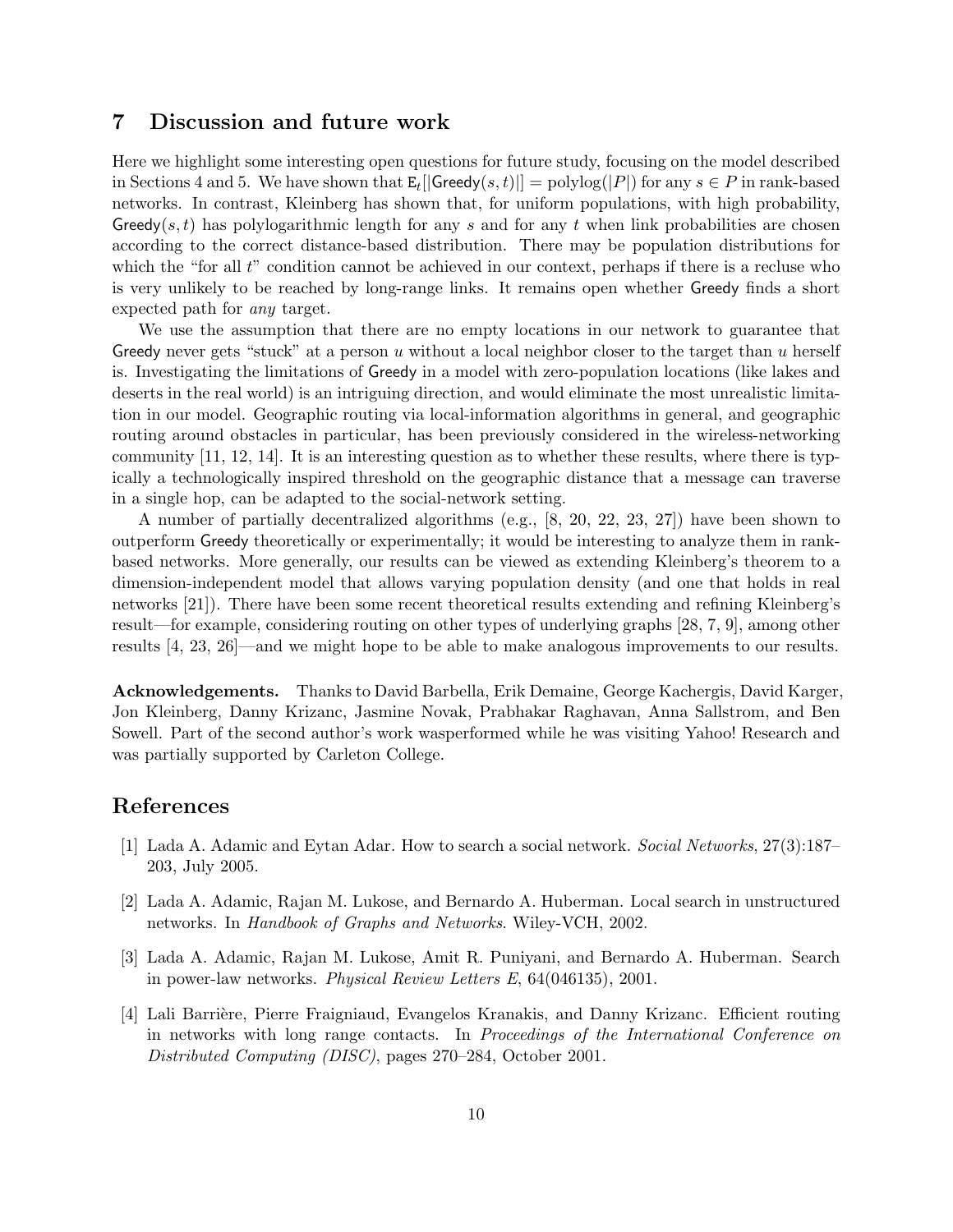- [5] Erik D. Demaine, John Iacono, and Stefan Langerman. Proximate point searching. Computational Geometry: Theory and Applications, 28(1):29–40, May 2004.
- [6] Peter Sheridan Dodds, Roby Muhamad, and Duncan J. Watts. An experimental study of search in global social networks. Science, 301:827–829, 8 August 2003.
- [7] Philippe Duchon, Nicolas Hanusse, Emmanuelle Lebhar, and Nicolas Schabanel. Could any graph be turned into a small world? Theoretical Computer Science, 355(1):96–103, 2006.
- [8] P. Fraigniaud, C. Gavoille, and C. Paul. Eclecticism shrinks even small worlds. In Proceedings of the Symposium on Principles of Distributed Computing (PODC), pages 169–178, 2004.
- [9] Pierre Fraigniaud. Greedy routing in tree-decomposed graphs. In Proceedings of the European Symposium on Algorithms (ESA), pages 791–802, 2005.
- [10] John Iacono and Stefan Langerman. Proximate planar point location. In Proceedings of the Symposium on Computational Geometry (SoCG), pages 220–226, June 2003.
- [11] Brad Karp. Geographic Routing for Wireless Networks. PhD thesis, Harvard, October 2000.
- [12] Brad Karp and H. T. Kung. GPSR: Greedy perimeter stateless routing for wireless networks. In Proceedings of the International Conference on Mobile Computing and Networking (Mobicom), pages 243–254, August 2000.
- [13] B. J. Kim, C. N. Yoon, S. K. Han, and H. Jeong. Path finding strategies in scale-free networks. Physical Review Letters E, 65(027103), 2002.
- [14] Young-Jin Kim, Ramesh Govindan, Brad Karp, and Scott Shenker. Geographic routing made practical. In Proceedings of the Symposium on Networked Systems Design and Implementation (NSDI), May 2005.
- [15] Jon Kleinberg. Navigation in a small world. Nature, 406:845, 24 August 2000.
- [16] Jon Kleinberg. The small-world phenomenon: An algorithmic perspective. In Proceedings of the Symposium on the Theory of Computing (STOC), volume 14, 2000.
- [17] Jon Kleinberg. Small-world phenomena and the dynamics of information. In Advances in Neural Information Processing (NIPS), volume 14, 2001.
- [18] Jon Kleinberg. Complex networks and decentralized search algorithms. In Proceedings of the International Congress of Mathematicians, 2006.
- [19] Ravi Kumar, David Liben-Nowell, Jasmine Novak, Prabhakar Raghavan, and Andrew Tomkins. Theoretical analysis of geographic routing in social networks. Technical Report MIT-CSAIL-TR-2005-040.
- [20] E. Lebhar and N. Schabanel. Close to optimal decentralized routing in long-range contact networks. In Proceedings of the International Colloquium on Automata, Languages, and Programming (ICALP), 2004.